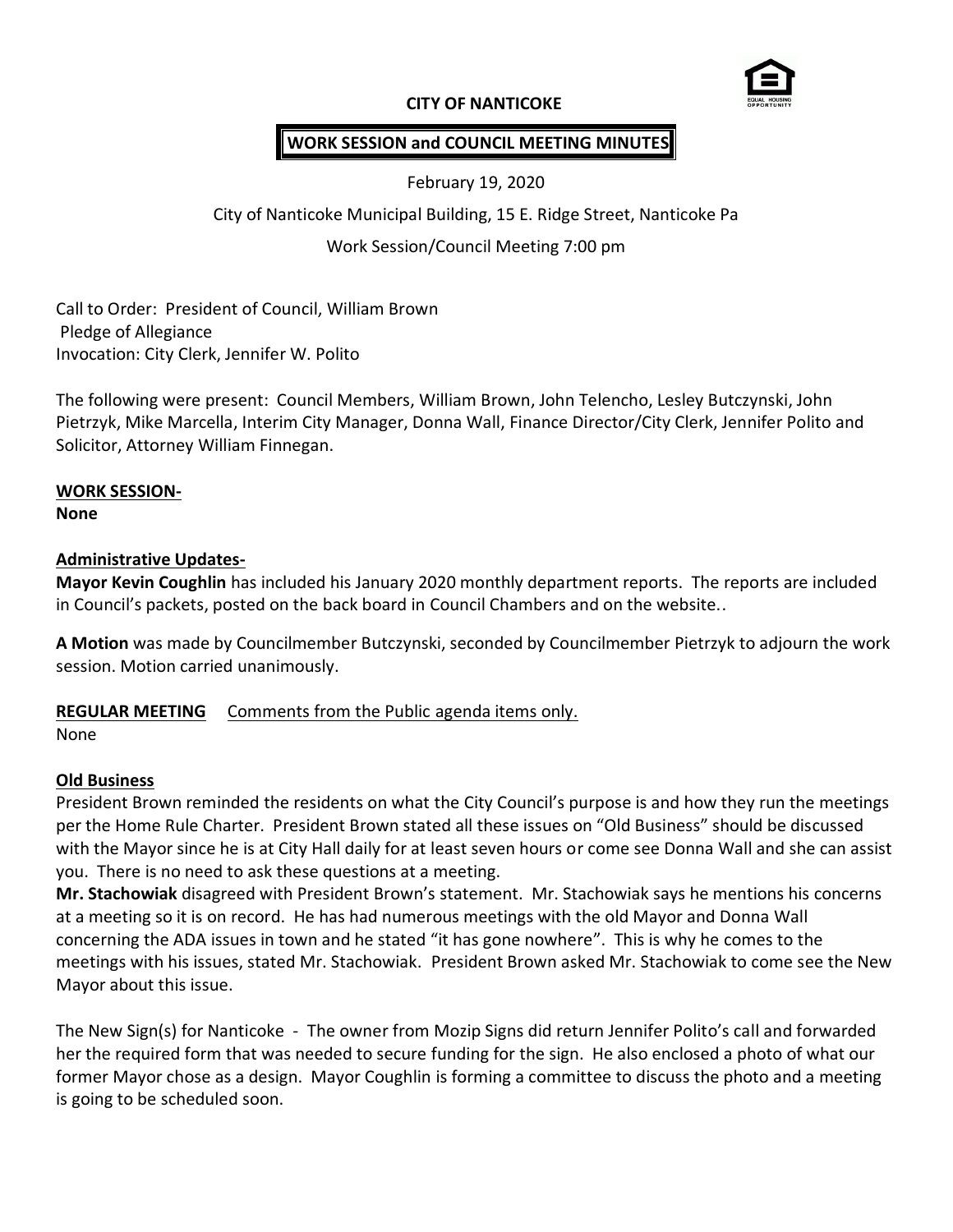**Mr. Andy Gegaris** asked Council what happened with the agreement to have LCCC pay for a new sign? President Brown stated no agreement was ever executed under Mayor Wiaterwoski. Mr. Gegaris asked if Council recalled a bill from the engineers regarding a new sign that former Mayor Wiaterowski was trying to get. Jennifer stated she does not recall a bill and Mr. Gegaris said there was one back in 2015 when he was the manager and he has a copy of it in his binder. Jennifer stated she thinks it was all one bill with the rennovations to the Patriot Park that the City was applying for a grant to complete the project. Jennifer stated the City was not awarded the grant so the project was not completed.

Agreement with Plymoouth Township for Fire Services: Sept 2019 – Dec 2019 The City billed and collected \$4,800.00. Jan 2020 the City billed Plymouth \$2,650 due by 2/28/2020.

Stell Enerprises Agreement for use of City property – Property is all flagged off and the Mayor and DonnaWall are meeting with Rob Stell on Thursday 2/20/2020 to disguss the survey and lease.

**Mr. Stachowiak** asked Council if they have or intend to hire a realitor to assist them with completing a lease agreement and President Brown stated when we get to that point, Council will consider his recommendation. Mr. Stachowiak asked Council who was clearing the area down on Lower Broadway and Donna stated a Sewer Contractor. Mr. Stachowiak reminded Council that the more cleared land that the City owns will raise the storm water fees for the City. Mr. Hank Marks agrred with Mr. Stachowiak about bringing issues to Council meetings and he likes to hear whar Mr. Stachowiak has to say.

Plan to address the issues with the tractor trailors on Kosciuszko Street- Once the South Valley Parkway is officially open and PennDot gets all their signage up we will address this issue if it continues. Donna has called the GPS System numerous times to update their GPS instructions.

**Mr. Ron Knapp** asked Council if they intend to redirect LCCC traffic to use the South Valley Parkway too and President Brown stated that is the plan.

Dave Alberola (Advertising Benches)-Donna was in touch with Dave regarding an agreement. He was told to give us a count of the number of benches he has in town and Council has to decide how much they want to be paid for the use of City property to advertise on the benches.. Once he gets us that information we will discuss forming an agreement.

Phase II of the PIB Project began in Honey Pot in the Fall of 2019. Phase II will resume this Spring to finish using the money borrowed to pave streets. Currently, there is 1,116,622.62 remaing in the PIB bank account. Donna Wall has a complete list of Streets being paved this Spring. The list is also on the back board for review. **Mr. Stchowiak** asked Council if the ADA Ramps are going to be copleted with the PIB loan and Donna Wall stated yes.

**Mr. Andy Gegaris** asked how Phase I versus Phase II of the PIB project to pave roads in town were Chisen. Donna Wall replied by an enginner's report stating worst to best roads. The worst were done first.

# **New Business**

**A Motion** to approve the February 5, 2020 minutes was made by Councilmember Pietrzyk, seconded Councilmember Butczynski.

Motion carried unanimously.

**A Motion** to approve payment of the bills in the amount of \$ 654,588.76 (Payroll \$101,814.30 and Payables \$552,774.46) was made by Councilmember Telencho, seconded by Councilmember Marcella. Motion carried unanimously.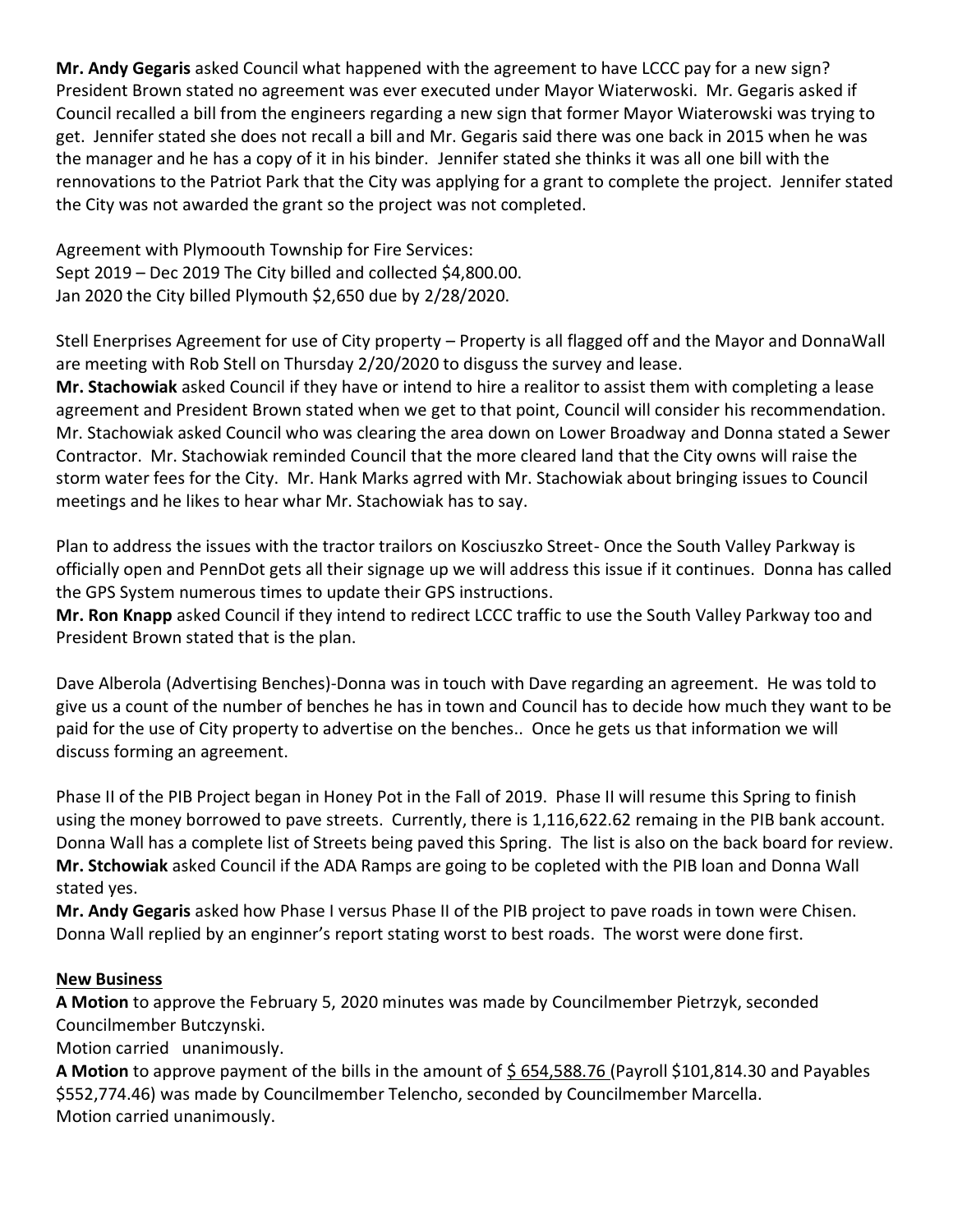#### **COMMENTS FROM THE PUBLIC –**

**Mr. Larry Beck** brought to Council's attention that on the corner of 320 South Chestnut Street there are two chairs that need to be disposed of and he spoke to Councilmember Marcella and the Mayor after the last meeting. He stated they have been there for weeks. President Brown said the City will take care of it. **Mr. Mike Stachowiak** expressed his disapproval items not being updated under "old Business" and hopes he and the Mayor discuss their decisions with their Council before finalizing them. Vice President Telencho confirmed that the President and Mayor are in communication with the rest of Council as they make decisions. Mr. Marks stated Mr. Stachowiak has valid questions and he also wants to hear what he has to say. **Ms. Lynn Knight** asked Council if the City has 2 code officials like the article in the newspaper said. President Brown said yes and she said then Jack Minsavage is lying to her by saying he is the only Code officer and he works 24/7 for the City. Donna Wall clarified that there is 2 people in the department but Jack is the only Code Official. Andy Kratz is our Zoning Officer. Ms. Knight stated she has brought to Jack's attention about a house that uses their property as a storage facility for their camper and boat and nothing has been done by the City's Code Office. When she told Jack about it, he said he was heading there then and he lied. He was never there. President Brown stated Chief Roke is in the back and he will get with Jack to take care of the issue. Ms. Knight asked to see the Mayor and Donna after the meeting to give her papers regarding a complaint she has to discuss with them.

**Mr. Hank Marks** stated Jack is just code violations and Andy is zoning. He asked if it is correct that Andy Kratz has retired. Donna Wall replied no, just from Ashley Borough. Mr. Marks stated "There is Hope" for the City. It took 6 years complaining about the junk and abandoned vehicles on Loomis and other side streets and finally the City Officials, Code department and Police department have done something about it, Mr. Marks replied. He said past administrations just ignored these issues. The article that the City placed in the Citizens Voice about the City cracking down on blighted properties was a good move by the City Officials said Mr. Marks. Mr. Marks stated too much money is being spent on salaries and wages leaving no money to fixing up the town. Mr. Marks thanked Council for their accomplishments during the past few months. **Mr. Ron Knapp** referred to the MS 4 Report, appendix A, that must be furnished to the City residents for review once it is complete. He asked if this report has been done and Donna Wall said it is currently being worked on and when it is complete a copy of the report will be available to be viewed. Mr. Knapp asked President Brown if a committee to clean up town has been formed and President Brown replied yes. Mr. Knapp made Council aware of Volunteer Litter Clean-up Team is available to help clean up the town. Requirement is that the City's Refuse collector come around and pick up the bags of garbage. He asked if the

City would like to be a part of this group. Donna wall said we have the Conservation Club cleaning up on Lower Broadway on April 19, 2020 and any other groups must contact the City if they want to volunteer their services. Mrs. Zarzycki stated her area could use some clean up and Mr. Knapp said he would speak with her after the meeting. Mr. Knapp asked if JP Mascaro can put garbage cans in the park and DPW Foreman Rick Josefowicz replied they have 8 in the park. Mr. Joe Renco asked to have Mascaro replace some of the older ones that are in bad shape.

**Mr. Andy Gegaris** asked to speak even though he did not fill out a sheet and President Brown let him proceed with his comments**.** Mr. Gegaris replied to Ms. Knight saying that she probably does not recognize him but he was there in her yard the day she verbally attacked Jack and the former Mayor when they were trying to help her with an issue. Mr. Gegaris stated Jack and former Mayor Wiaterowski are excellent people and the love the City. Ms. Knight replies her experiences with Jack is different than his. Mr. Lou Gianuzzi asked if the City has made any progress on the towing contracts. President Brown stated the Mayor is looking into this issue. President Brown replied the Towing company in town does an excellent job and is very good to the City.

President Brown asked the other Councilmembers if they had any comments and all replied "No".